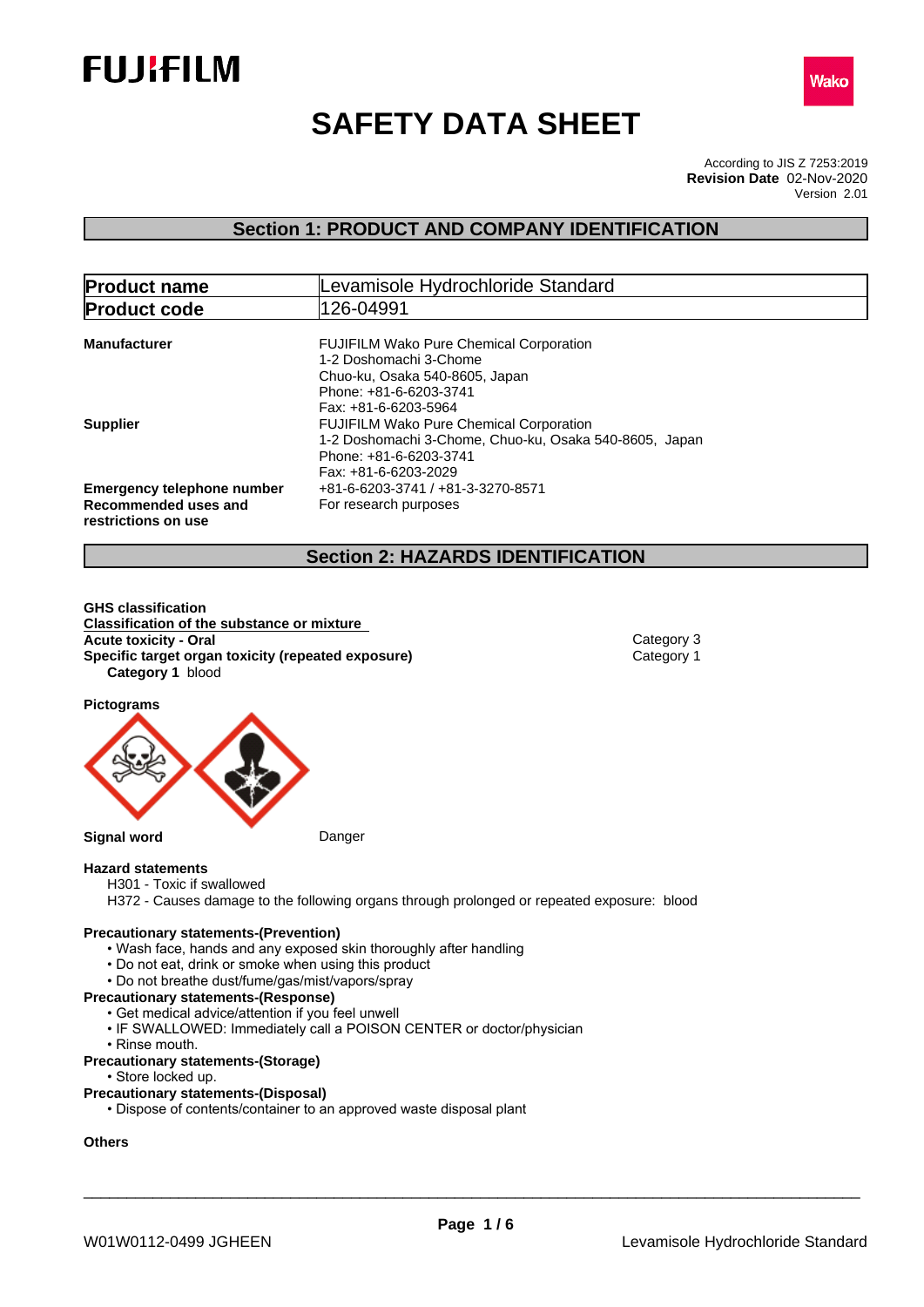**Other hazards** Not available

# **Section 3: COMPOSITION/INFORMATION ON INGREDIENTS**

**Single Substance or Mixture** Substance

# **Formula** C11H12N2S·HCl

| <b>Chemical Name</b> | Weight-% | <b>Molecular weight</b> | <b>ENCS</b> | <b>ISHL No.</b>         | <b>CAS RN</b> |
|----------------------|----------|-------------------------|-------------|-------------------------|---------------|
| Levamisole           | 99.0     | 240.8                   | $(9)-836$   | $ 8-(7)-510,8-(7)-546 $ | 16595-80-5    |
| <b>Hydrochloride</b> |          |                         |             |                         |               |

**Impurities and/or Additives:** Not applicable

# **Section 4: FIRST AID MEASURES**

#### **Inhalation**

Remove to fresh air. If symptoms persist, call a physician.

#### **Skin contact**

Wash off immediately with soap and plenty of water. If symptoms persist, call a physician.

#### **Eye contact**

IF IN EYES: Rinse cautiously with water for several minutes. Remove contact lenses, if present and easy to do. Continue rinsing. Immediate medical attention is required.

# **Ingestion**

Rinse mouth. Never give anything by mouth to an unconscious person. Call a physician or poison control center immediately. Do not induce vomiting without medical advice.

#### **Protection of first-aiders**

Use personal protective equipment as required.

# **Section 5: FIRE FIGHTING MEASURES**

#### **Suitable extinguishing media**

Water spray (fog), Carbon dioxide (CO2), Foam, Extinguishing powder, Sand

#### **Unsuitable extinguishing media**

No information available

### **Specific hazards arising from the chemical product**

Thermal decomposition can lead to release of irritating and toxic gases and vapors.

#### **Special extinguishing method**

No information available

#### **Special protective actions for**

#### **fire-fighters**

Use personal protective equipment as required.Firefighters should wear self-contained breathing apparatus and full firefighting turnout gear.

# **Section 6: ACCIDENTAL RELEASE MEASURES**

#### **Personal precautions, protective equipment and emergency procedures**

For indoor, provide adequate ventilation process until the end of working. Deny unnecessary entry other than the people involved by, for example, using a rope. While working, wear appropriate protective equipments to avoid adhering it on skin, or inhaling the gas. Work from windward, and retract the people downwind.

#### **Environmental precautions**

To be careful not discharged to the environment without being properly handled waste water contaminated.

# **Methods and materials for contaminent and methods and materials for cleaning up**

Sweep up and gather scattered particles, and collect it in an empty airtight container.

# **Recoverly, neutralization**

No information available

#### **Secondary disaster prevention measures**

Clean contaminated objects and areas thoroughly observing environmental regulations.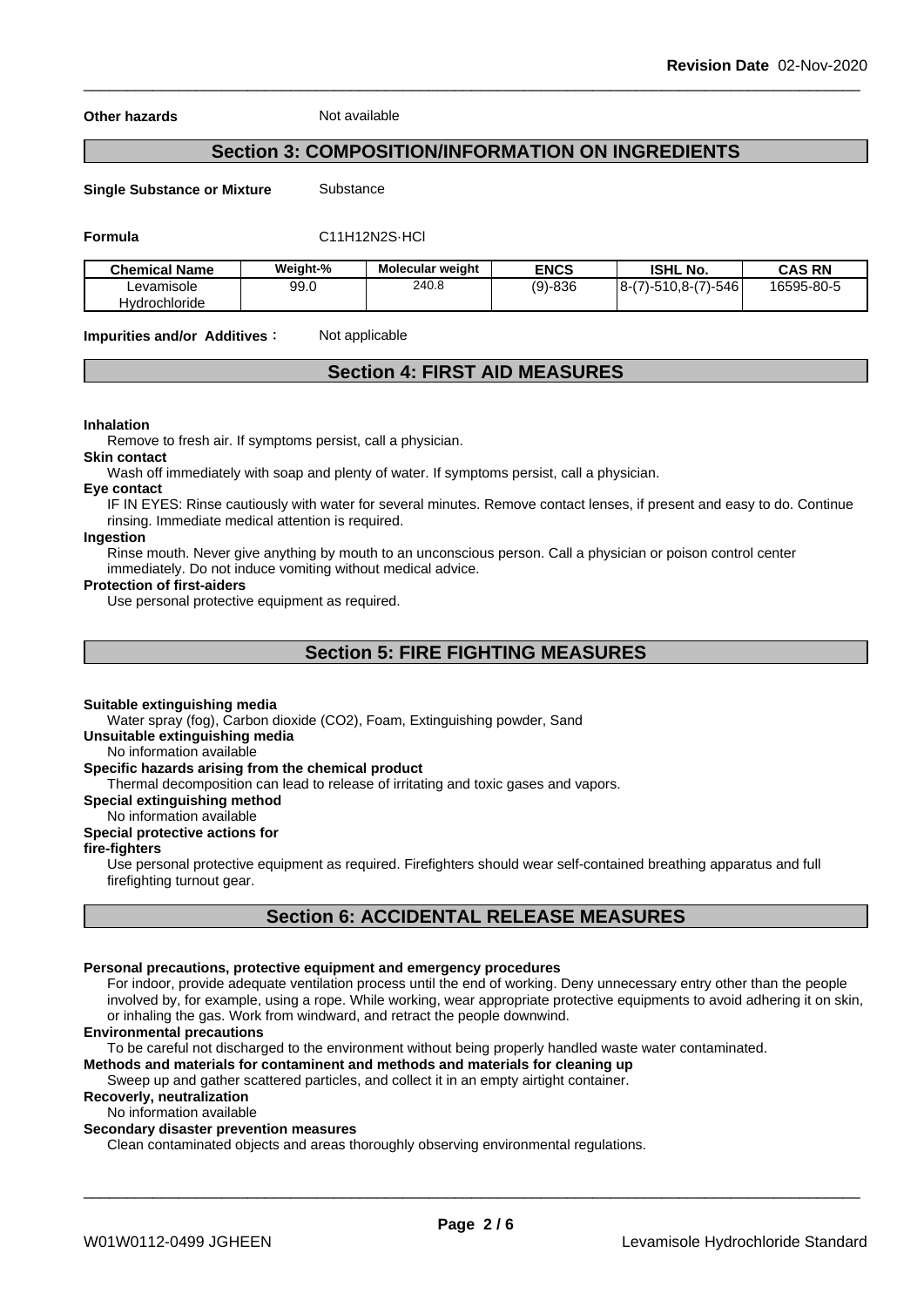# **Section 7: HANDLING AND STORAGE**

#### **Handling**

#### **Technical measures**

Avoid contact with strong oxidizing agents. Use with local exhaust ventilation.

#### **Precautions**

Do not rough handling containers, such as upsetting, falling, giving a shock, and dragging. Prevent leakage, overflow, and scattering. Not to generate steam and dust in vain. Seal the container after use. After handling, wash hands and face, and then gargle. In places other than those specified, should not be smoking or eating and drinking. Should not be brought contaminated protective equipment and gloves to rest stops. Deny unnecessary entry of non-emergency personnel to the handling area.

#### **Safety handling precautions**

Avoid contact with skin, eyes or clothing. Use personal protective equipment as required.

#### **Storage**

# **Safe storage conditions**

**Incompatible** substances

**Storage conditions** Keep container protect from light tightly closed. Store in a cool (2-10 °C) place. Store locked up. **Safe packaging material** Glass<br>**ompatible substances** Strong oxidizing agents

# **Section 8: EXPOSURE CONTROLS/PERSONAL PROTECTION**

#### **Engineering controls**

In case of indoor workplace, seal the source or use a local exhaust system. Provide the safety shower facility, and handand eye-wash facility. And display their position clearly.

**Exposure limits** This product, as supplied, does not contain any hazardous materials with occupational exposure limits established by the region specific regulatory bodies.

**Personal protective equipment Respiratory protection** Dust mask Hand protection **Protection** Protection gloves **Skinandbody protection** Long-sleeved work clothes **General hygiene considerations**

**Eye protection Eye protective eyeglasses or chemical safety goggles** 

Handle in accordance with good industrial hygiene and safety practice.

# **Section 9: PHYSICAL AND CHEMICAL PROPERTIES**

| <b>Form</b>                                            |                             |
|--------------------------------------------------------|-----------------------------|
| Color                                                  | White - nearly white        |
| Appearance                                             | crystalline powder - powder |
| Odor                                                   | No data available           |
| <b>Melting point/freezing point</b>                    | $226 - 231$ °C              |
| Boiling point, initial boiling point and boiling range | No data available           |
| <b>Flammability</b>                                    | No data available           |
| <b>Evaporation rate:</b>                               | No data available           |
| Flammability (solid, gas):                             | No data available           |
| Upper/lower flammability or                            |                             |
| explosive limits                                       |                             |
| Upper:                                                 | No data available           |
| Lower:                                                 | No data available           |
| <b>Flash point</b>                                     | No data available           |
| Auto-ignition temperature:                             | No data available           |
| Decomposition temperature:                             | No data available           |
| рH                                                     | No data available           |
| Viscosity (coefficient of viscosity)                   | No data available           |
| <b>Dynamic viscosity</b>                               | No data available           |
| <b>Solubilities</b>                                    | water: soluble.             |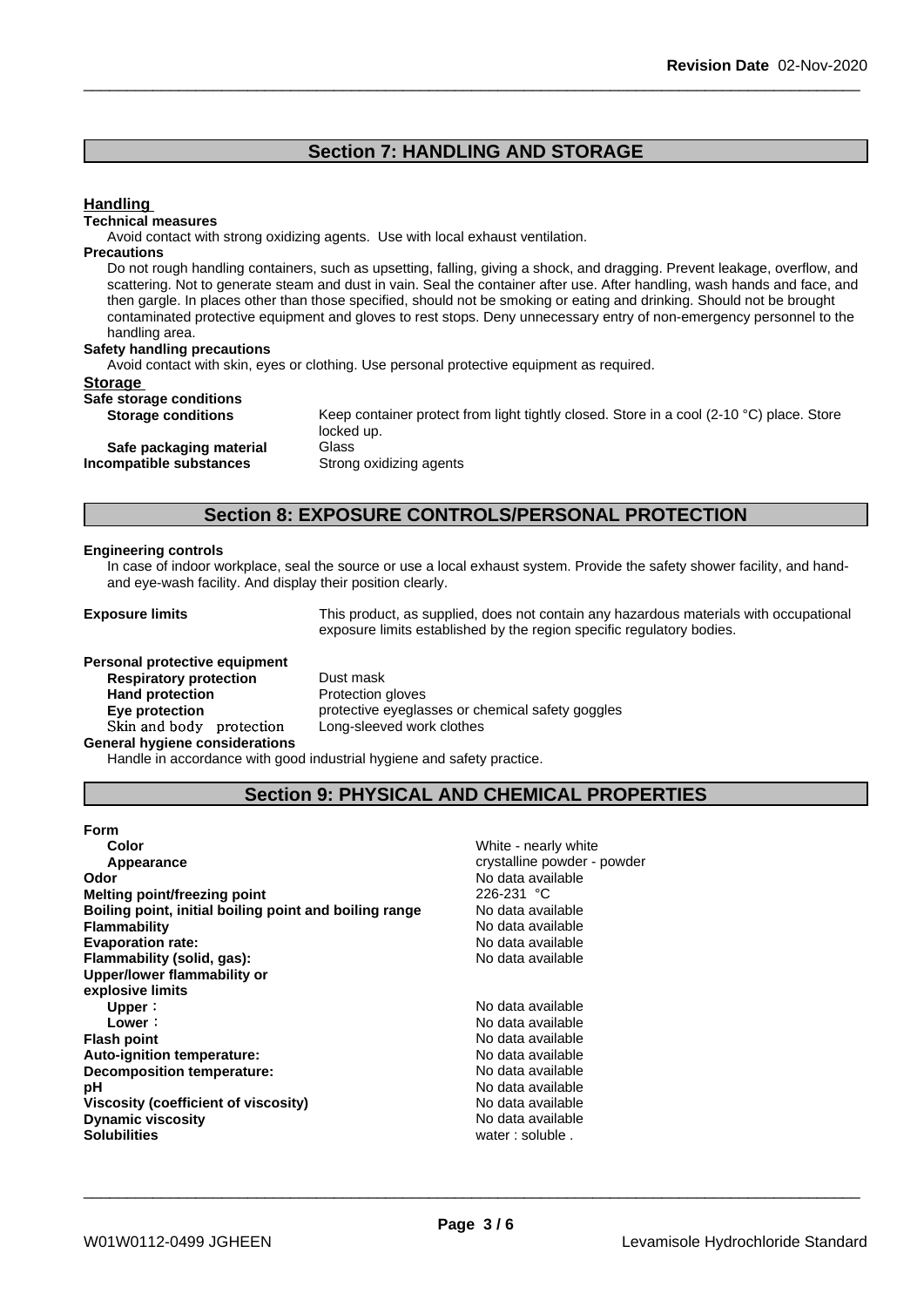**n-Octanol/water partition coefficient:(log Pow) No data available<br>
Vapour pressure<br>
No data available Vapour pressure**<br> **Specific Gravity / Relative density**<br>
Specific Gravity / Relative density<br>
No data available **Specific Gravity / Relative density** Notata available Notation of the set of the set of the set of the set of the set of the set of the set of the set of the set of the set of the set of the set of the set of the set of t **Vapour density Notable 2008 and 2009 Modern Controllering Controllering Note 2009 Modern Controllering Controllering Controllering Controllering Controllering Controllering Controllering Controllering Controllering Cont Particle characteristics** No data available

# **Section 10: STABILITY AND REACTIVITY**

**Stability**

| <b>Reactivity</b>                           | No data available                                                                                |
|---------------------------------------------|--------------------------------------------------------------------------------------------------|
| <b>Chemical stability</b>                   | May be altered by light.                                                                         |
| <b>Hazardous reactions</b>                  |                                                                                                  |
| None under normal processing                |                                                                                                  |
| <b>Conditions to avoid</b>                  |                                                                                                  |
| Extremes of temperature and direct sunlight |                                                                                                  |
| Incompatible materials                      |                                                                                                  |
| Strong oxidizing agents                     |                                                                                                  |
| <b>Hazardous decomposition products</b>     |                                                                                                  |
|                                             | Carbon monooxide (CO), Carbon dioxide (CO2), Nitrogen oxides (NOx), Sulfur oxides (SOx), Halides |

# **Section 11: TOXICOLOGICAL INFORMATION**

| <b>Acute toxicity</b>    |                    |                    |                                  |
|--------------------------|--------------------|--------------------|----------------------------------|
| <b>Chemical Name</b>     | Oral LD50          | <b>Dermal LD50</b> | <b>_C50</b><br><b>Inhalation</b> |
| Levamisole Hvdrochloride | Rat .<br>180 ma/ka | N/A                | N/A                              |

| <b>Chemical Name</b>     | Acute toxicity -oral- source | Acute toxicity -dermal- source   Acute toxicity -inhalation gas- |                          |
|--------------------------|------------------------------|------------------------------------------------------------------|--------------------------|
|                          | information                  | information                                                      | source information       |
| Levamisole Hydrochloride | Based on the NITE GHS        | Based on the NITE GHS                                            | Based on the NITE GHS    |
|                          | Iclassification results.     | Iclassification results.                                         | Iclassification results. |

| <b>Chemical Name</b>     | <b>Acute toxicity -inhalation</b> | Acute toxicity -inhalation dust-  Acute toxicity -inhalation mist- |                          |
|--------------------------|-----------------------------------|--------------------------------------------------------------------|--------------------------|
|                          | vapor-source information          | source information                                                 | source information       |
| Levamisole Hydrochloride | Based on the NITE GHS             | Based on the NITE GHS                                              | Based on the NITE GHS    |
|                          | classification results.           | Iclassification results.                                           | Iclassification results. |

#### **Skin irritation/corrosion**

| <b>Chemical Name</b>                  | Skin corrosion/irritation source information         |
|---------------------------------------|------------------------------------------------------|
| Levamisole Hydrochloride              | Based on the NITE GHS classification results.        |
| Serious eye damage/ irritation        |                                                      |
| <b>Chemical Name</b>                  | Serious eye damage/irritation source information     |
| Levamisole Hydrochloride              | Based on the NITE GHS classification results.        |
| Respiratory or skin sensitization     |                                                      |
| <b>Chemical Name</b>                  | Respiratory or Skin sensitization source information |
| Levamisole Hydrochloride              | Based on the NITE GHS classification results.        |
| <b>Reproductive cell mutagenicity</b> |                                                      |
| <b>Chemical Name</b>                  | germ cell mutagencity source information             |
| Levamisole Hydrochloride              | Based on the NITE GHS classification results.        |
| Carcinogenicity                       |                                                      |
| <b>Chemical Name</b>                  | <b>Carcinogenicity source information</b>            |
| Levamisole Hydrochloride              | Based on the NITE GHS classification results.        |
|                                       |                                                      |

#### **Reproductive toxicity**

| <b>Chemical Name</b>        | Reproductive toxicity source information      |
|-----------------------------|-----------------------------------------------|
| Levamisole Hydrochloride    | Based on the NITE GHS classification results. |
| <b>STOT-single exposure</b> |                                               |
| <b>Chemical Name</b>        | STOT -single exposure- source information     |
| Levamisole Hydrochloride    | Based on the NITE GHS classification results. |

**STOT-repeated exposure**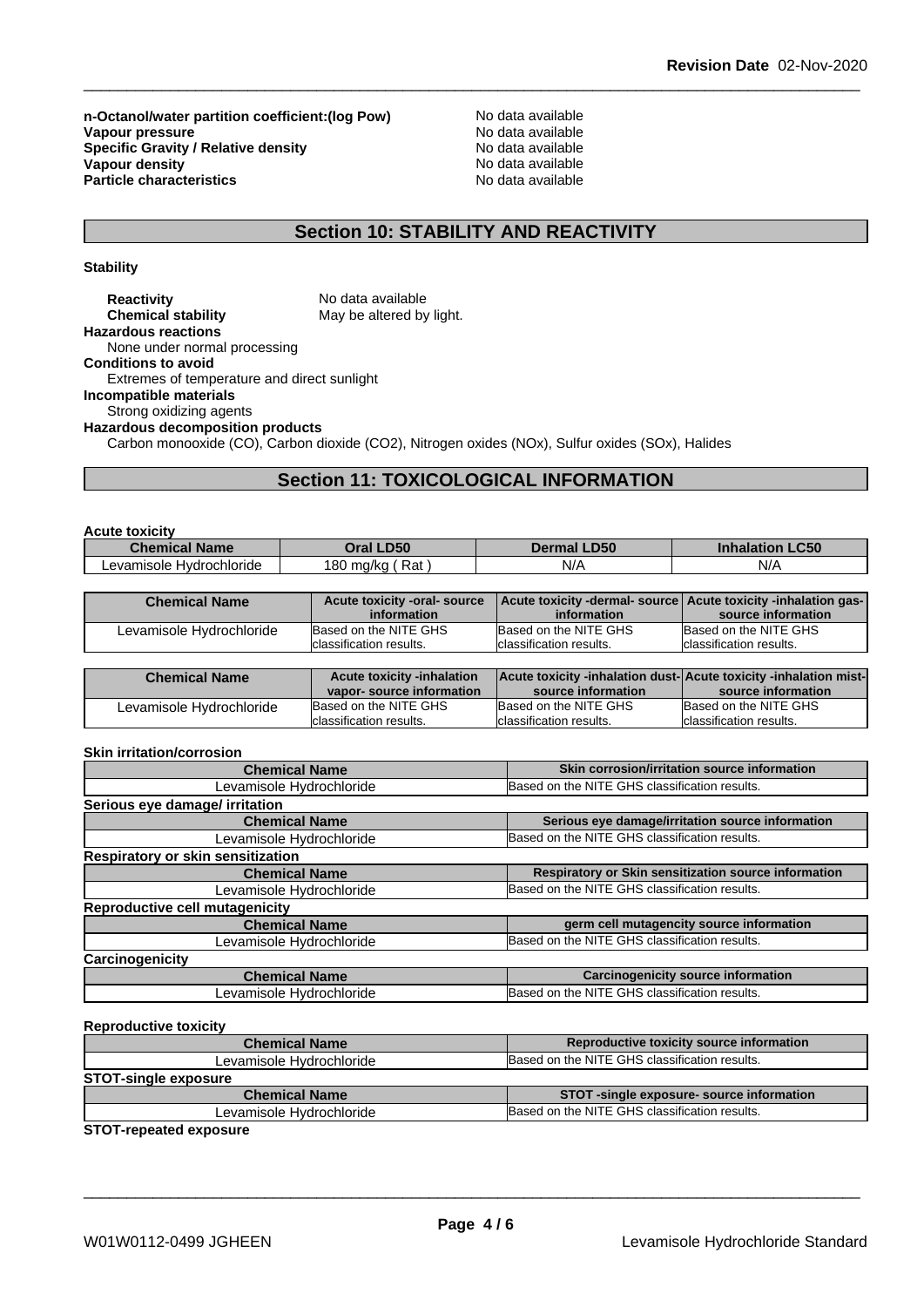| <b>Chemical Name</b>     | STOT-repeated exposure-source information     |
|--------------------------|-----------------------------------------------|
| Levamisole Hvdrochloride | Based on the NITE GHS classification results. |
| <b>Aspiration hazard</b> |                                               |
| <b>Chemical Name</b>     | <b>Aspiration Hazard source information</b>   |
| Levamisole Hydrochloride | Based on the NITE GHS classification results. |

# **Section 12: ECOLOGICAL INFORMATION**

**Ecotoxicity** No information available

#### **Other data**

| <b>Chemical Name</b>     | Short-term (acute) hazardous to the  | Long-term (chronic) hazardous to the                                           |
|--------------------------|--------------------------------------|--------------------------------------------------------------------------------|
|                          |                                      | laquatic environment source information aquatic environment source information |
| Levamisole Hydrochloride | Based on the NITE GHS classification | Based on the NITE GHS classification                                           |
|                          | Iresults.                            | Iresults.                                                                      |

| <b>Persistence and degradability</b> |  |
|--------------------------------------|--|
| <b>Bioaccumulative potential</b>     |  |
| <b>Mobility in soil</b>              |  |
| Hazard to the ozone layer            |  |

**No information available No information available No information available Hazard to the ozone layer** No information available

# **Section 13: DISPOSAL CONSIDERATIONS**

#### **Waste from residues**

Disposal should be in accordance with applicable regional, national and local laws and regulations.

# **Contaminated container and contaminated packaging**

Disposal should be in accordance with applicable regional, national and local laws and regulations.

# **Section 14: TRANSPORT INFORMATION**

| <b>ADR/RID</b>                                                 |                                                         |
|----------------------------------------------------------------|---------------------------------------------------------|
| UN number                                                      | UN2811                                                  |
| Proper shipping name:                                          | Toxic solid, organic, n.o.s. (Levamisole Hydrochloride) |
| UN classfication                                               | 6.1                                                     |
| <b>Subsidiary hazard class</b>                                 |                                                         |
| Packing group                                                  | Ш                                                       |
| <b>Marine pollutant</b>                                        | Not applicable                                          |
| <b>IMDG</b>                                                    |                                                         |
| UN number                                                      | <b>UN2811</b>                                           |
| Proper shipping name:                                          | Toxic solid, organic, n.o.s. (Levamisole Hydrochloride) |
| UN classfication                                               | 6.1                                                     |
| <b>Subsidiary hazard class</b>                                 |                                                         |
| Packing group                                                  | Ш                                                       |
| <b>Marine pollutant (Sea)</b>                                  | Not applicable                                          |
| <b>Transport in bulk according to</b> No information available |                                                         |
| Annex II of MARPOL 73/78 and                                   |                                                         |
| the IBC Code                                                   |                                                         |
| IATA                                                           |                                                         |
| <b>UN number</b>                                               | <b>UN2811</b>                                           |
| <b>Proper shipping name:</b>                                   | Toxic solid, organic, n.o.s. (Levamisole Hydrochloride) |
| UN classfication                                               | 6.1                                                     |
| <b>Subsidiary hazard class</b>                                 |                                                         |
| Packing group                                                  | Ш                                                       |
| <b>Environmentally Hazardous</b>                               | Not applicable                                          |
| <b>Substance</b>                                               |                                                         |

# **Section 15: REGULATORY INFORMATION**